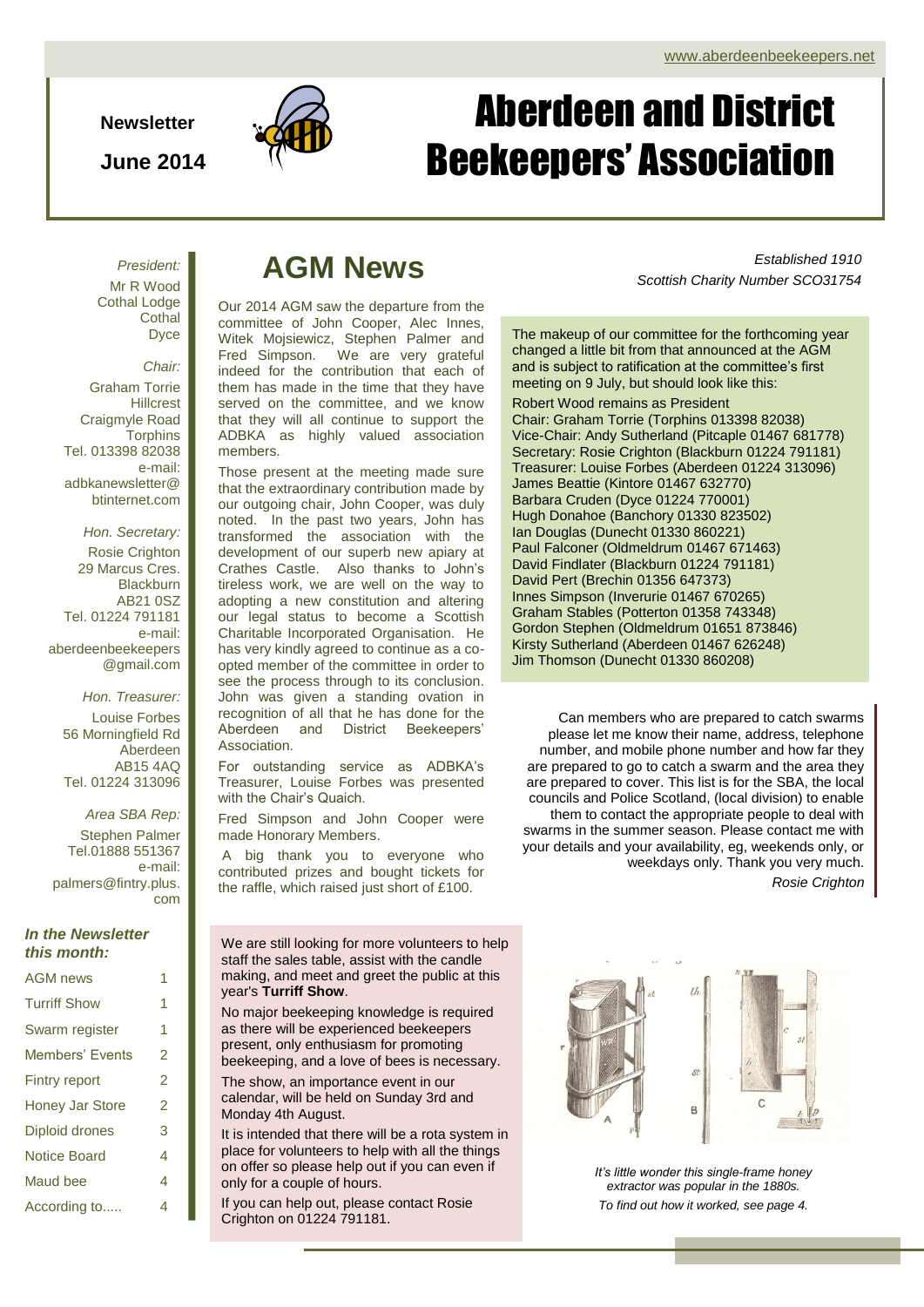## Page 2 of 4 **ADBKA** Newsletter



On Sunday 2<sup>nd</sup> June a number of Association Members took advantage of the opportunity to visit with Dr Stephen Palmer at his apiary in Fintry, where we were all given an excellent opportunity to assist practically with some of this hives – a total of 6 hives were located in the area and during the practical session there was a number of preventative methods discussed and carried out to prevent swarming.

Everyone commented on how well natured the bees were despite the various opening/closing/moving of brood boxes and supers. The benefits of queen marking and clipping was discussed as well as some information on the various strains of bees – in particular the variety present at the apiary which certainly proved to be quite docile and relatively unconcerned with all the movement around the hives. Stephen did comment on the fact that there were some other somewhat more aggressive bees

at a separate location, so all of his bees are not as good natured!

On the completion of the practical session extracting the honey collected from the nearby rape seed fields was discussed and some very good hints and tips provided to allow for the beginners in the group to gain some firsthand knowledge in some of the more practical requirements for achieving a good honey suitable for use. An excellent tea break was provided at the end of the session allowing some general discussions to take place.

Thanks are extended to Stephen and his wife on behalf of the members who attended the session for an excellent afternoon – the good weather was certainly an added bonus.

*Joan Gilbert-Stevens*

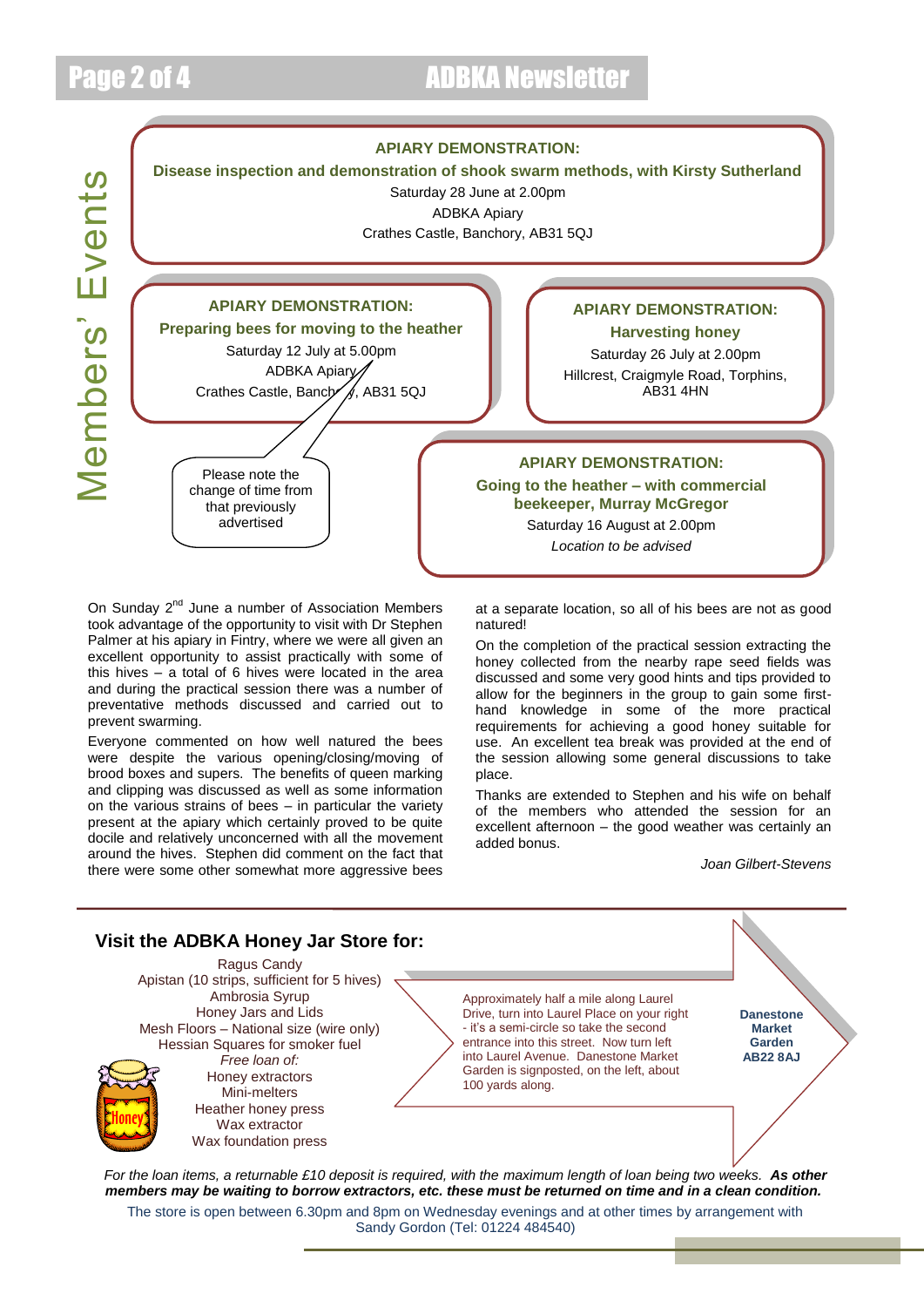*Everything you always wanted to know about.....*

## **DIPLOID DRONES**

## *.....but were afraid to ask*

It's true. There's more science here than you can shake a stick at. But put up with the technical terms and you'll see that the ideas are straightforward and that the conclusions might be significant to your beekeeping.

The starting point will be familiar to all beekeepers. The queen bee lays a fertilised egg in a worker cell that produces a female, worker bee. When the queen comes across a larger drone cell she lays an unfertilised egg that produces a male, drone. The term 'fertilised' means that the egg produced by the queen has combined with a sperm donated by a drone with which she has mated during the first three weeks of her adult life. She stores around six million sperm from her matings with an average of 13 drones.

So, egg plus sperm create a worker; egg on its own creates a drone. What's going on here at a genetic level? Genes are passed from parent to offspring and carry the information that will determine or shape the next generation's biology and behaviour. Genes are strung together in threads called chromosomes. Within the nucleus of a cell, the chromosomes normally come in pairs; in the honeybee there are 16 pairs of chromosomes, so 32 in all. When the queen produces an egg, these pairs split apart resulting in the egg carrying only half the full complement. A drone is unusual in that it only has half the normal number of chromosomes (16) to start with. A sperm produced by a drone carries these 16 chromosomes and when it combines with one of the queen's eggs the two sets of 16 'join up' to make up the full set of 32 in the worker bee. Of course, because the drone is produced from an unfertilised egg, it only gets the 16. From the point of view of its genetic payload, the female honeybee, worker or queen, is referred to as being 'diploid'; the half-loaded drone is referred to as being 'haploid'.

*If you plan to stick with this, now would be a good time to get a strong cup of coffee and eat something sugary.*

The sex of the bee is governed by the *complementary sex determiner* (or *csd*) gene. There's only one of these within each of the genetic consignments passed on by the queen and the drone. However, they come in different varieties. Variations of the same gene are called *alleles*. Up until very recently it was thought that the number of csd alleles in the honeybee was in the region of 6 to 18. However, recent research has indicated that there may be as many as 145 of these genetic varieties in the worldwide population, with fifty or so existing within any local group.

When the egg and sperm combine, each set of 16 chromosomes will be carrying one of these *csd* alleles. As long as they are different forms of the gene, this combination of *csd* alleles 'determines' that the resulting individual will be female. One *csd* gene on its own – in the unfertilised egg – gives rise to a male bee. The diagram on the right attempts to illustrate this, labelling two varieties of the *csd* gene (a) and (b).

However, the smaller the population of queens and drones, the more closely-related they are likely to be, and the greater the chance that both sexes will be carrying the same variant of the *csd* allele. What happens then?





There wouldn't, of course, be any difference in the case of unfertilised eggs producing haploid drones. But when an egg and sperm with matching *csd* alleles combine - in the diagram on the left, both *csd*(a) - the offspring is not a worker but a drone: a 'diploid drone'.

As you might expect, nature has evolved a way of dealing with this troublesome outcome – when the larvae hatch, the workers eat them!

The consequence of all of this would be a reduction in the number of workers being raised by the colony, and a brood pattern spotted with lots of empty cells (remember, the queen 'intended' to produce a worker, so the eggs in question would have been laid in worker cells).

So, if you keep your bees in an isolated apiary, think about the possibility of diploid drones and consider the options you have to increase the genetic diversity in your stocks. Why not link up with another ADBKA member and farm out nucs with virgin queens to get mated with an unrelated population?

The SBA has requested that local beekeeping associations ask their members if they are in a position to offer nucs and queens for sale outwith their association's area. They are hoping to set up a database of possible suppliers that they can make available to SBA members. If this is you, please contact Stephen Palmer - *see details on page 1*.

ADBKA committee member Ian Douglas is down-scaling his beekeeping activities and has kindly donated a hive of bees to boost the association's stocks at our new Crathes apiary. We are very grateful to Ian for this generous gift.